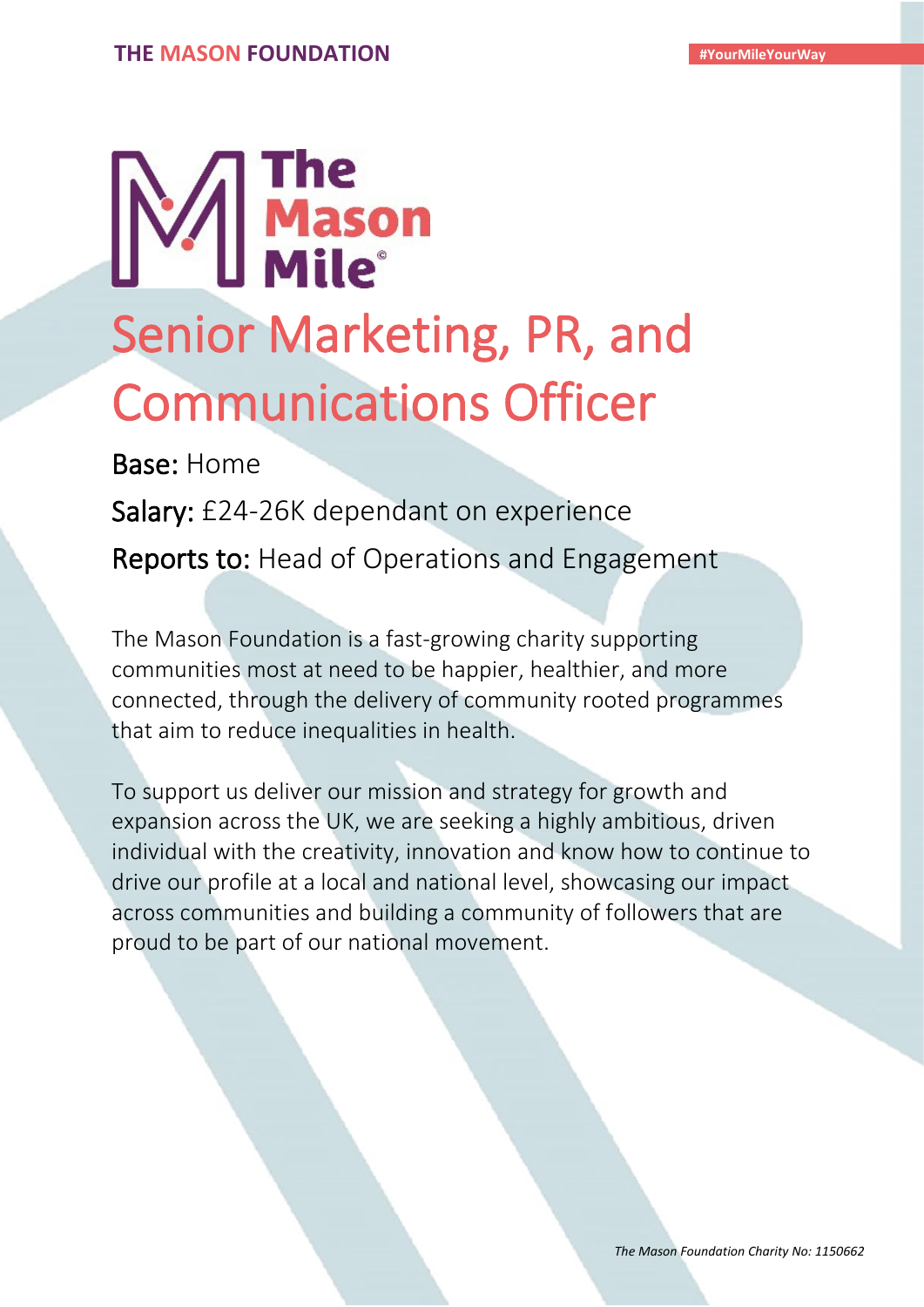# Who are we looking for?

- You are highly driven, with a 'make it happen' attitude to your role
- You are passionate about making a difference, helping communities most at need
- You are excited about working for a new, ambitious organisation, where the possibilities are endless
- You are excited by the opportunity of creating and nurturing meaningful relationships with individuals, funders, and high-profile influencers
- You love the freedom to create and innovate, driving a growing brand
- You are disciplined and enjoy following processes (but want to add your style and flair!)
- You love to communicate and present information across many platforms (but you love to listen too)
- You love working at pace, managing priorities, ensuring you hit those deadlines!
- You ensure you get the job done, delivering impactful results
- You are comfortable asking for help!
- You are resilient and recognise the importance of the routine 'less fun' jobs too
- You love to celebrate success, developing further opportunities to deliver impact across communities most in need!
- You love being part of a team that support each other (no matter how big or small the problem is!)
- You want to impress, make a difference, and grow!

# What will you do?

You will be required to lead, drive and champion effective internal and external communications and PR, ensuring consistency of brand identity, in line with The Mason Foundation's core mission, in supporting communities to become happier, healthier, and more active, through The Mason Mile and other programmes, as these evolve.

This will include leading the development, implementation, and management of The Mason Foundation's overall marketing, communications, and engagement plan, including the social media strategy, aligned to overarching corporate strategy and working closely with the delivery team to ensure the strategy is fully embedded into The Foundation's day to day delivery.

You will lead on the development and implementation of an impactful social media content plan, including monthly campaigns linked to relevant national events and marked days/weeks, using all social media platforms (as appropriate). You will have a good understanding of the GDPR and Safeguarding requirements of promoting and hosting community groups on social media platforms.

You will be responsible for ensuring best practice, high quality content, aligned to delivery, to achieve maximal reach, engagement, and ROI, in line with The Foundation's overarching goals.

You will need to embrace a 'make it happen' approach, with constant dedication and a passion for making a difference as part of a committed organisation, supporting, and championing disadvantaged communities. You will be required to travel occasionally across the UK, predominantly within the South East/London/West Midlands and North West.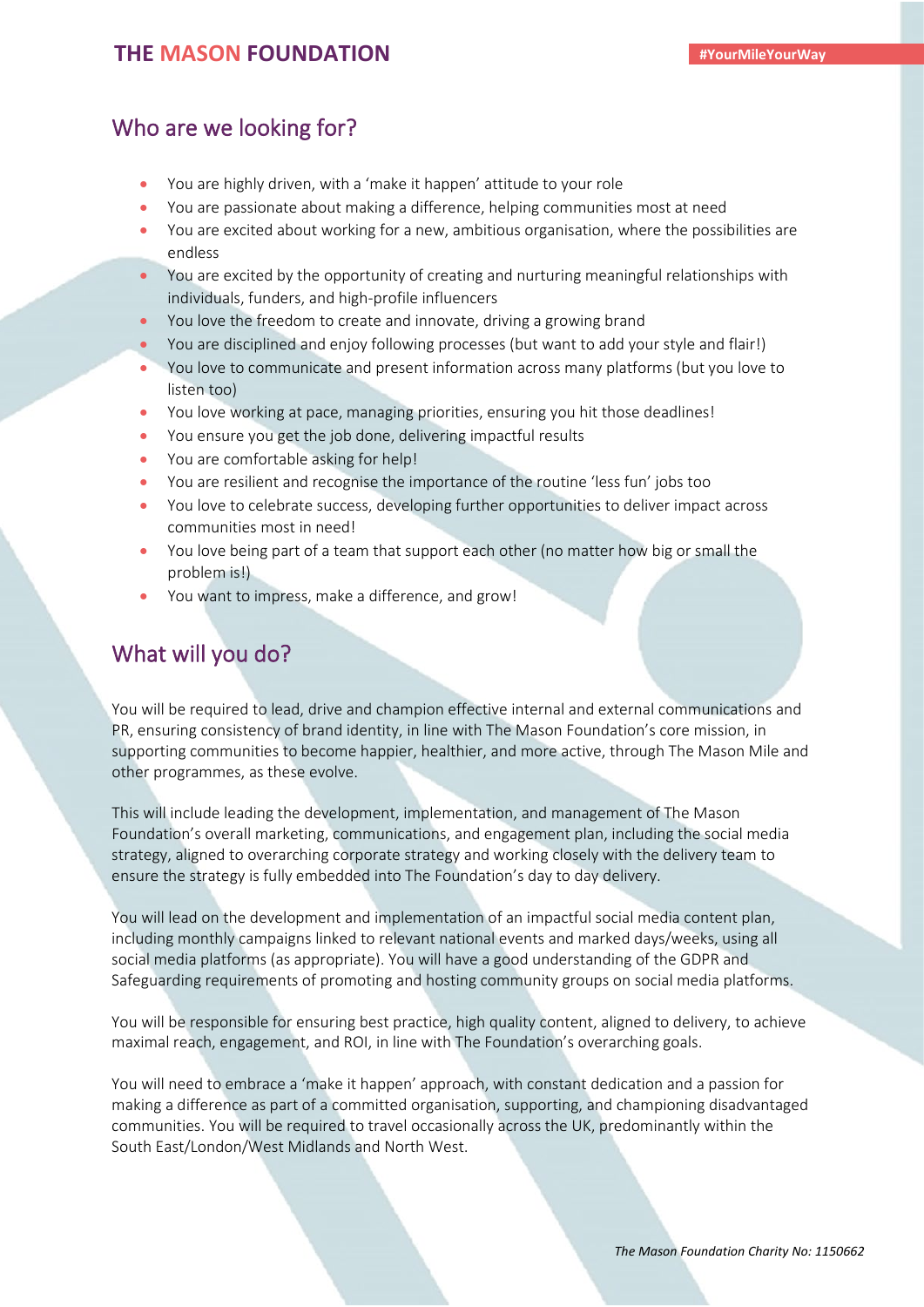#### Social Media content development

- Growth and development of our online community through creation of innovative content, building engagement and value for existing and new users.
- Recruitment, training, and support of volunteer administrators to monitor and approve posts on our Community page.
- Responsible for daily, weekly posting, aligned to The Foundation's strategy, brand identity and social media plan.
- Report weekly progress and outcomes to SLT and provide recommendations to maximise growth/ engagement.
- Support the Operations teams, including Community Team and their Ambassadors/ Champions, to ensure all local social media is in line with the central content (on brand/aligned to strategy/best practice etc.)
- Where necessary, provide training and ongoing guidance to operational team on marketing best practice (aligned to The Foundation's marketing and engagement strategy), including use of social media to maximize engagement, retention, and PR, during the mobilisation and implementation of new and existing projects.
- Liaise with partners to maximise shared social media content/increased engagement.
- Regular B2B/networking posts/blogs/articles on professional network platforms to increase brand awareness within the charitable, corporate, and statutory sectors.

#### Campaigns Plan

- Develop an annual campaigns and social media plan that informs all social media content including securing brand ambassadors who align to our core message and values.
- Responsible for the implementation and ongoing evaluation of this plan
- Responsible for the development of creative content aligned to the plan, where possible at least one month ahead of planned posting

#### Internal Communications

- Oversee The Mason Foundation website content, ensuring it is up to date, relevant and in line with user/client/customer needs
- Manage ongoing website developments, through a development plan that indicates required actions and associated costs (in-house/outsource) and provide recommendations of approach needed
- Support SLT with ongoing internal communication needs as appropriate
- Produce weekly/monthly and ad hoc reports as required.